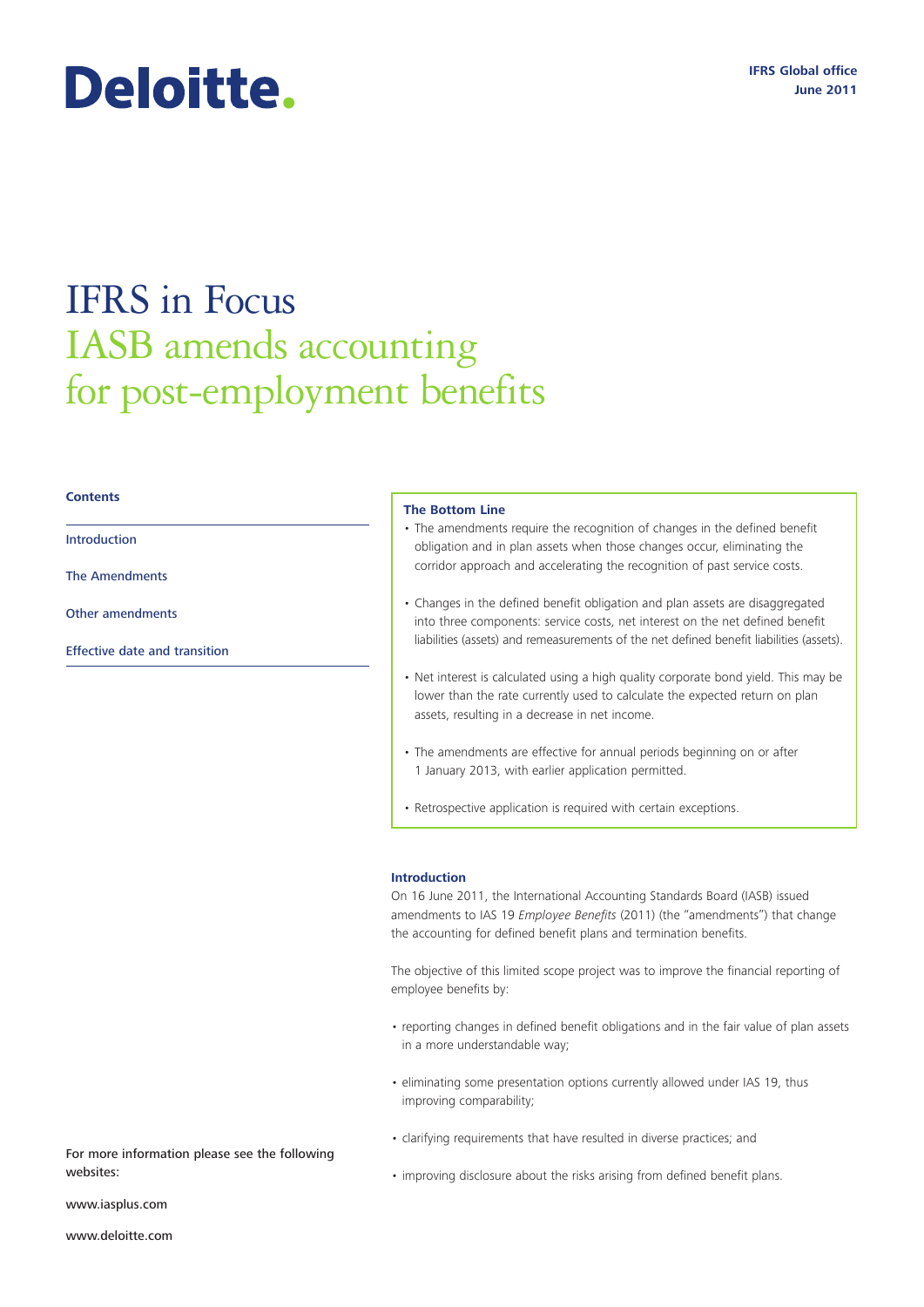#### <span id="page-1-0"></span>**The Amendments**

#### Elimination of the corridor approach

The most significant amendment will require an entity to recognise changes in defined benefit obligations and plan assets when they occur, thus eliminating the 'corridor approach' permitted under the previous version of IAS 19.

All actuarial gains and losses are to be recognised immediately through other comprehensive income (OCI) (the option to recognise actuarial gains and losses in profit or loss has also been removed) in order for the net pension asset or liability recognised in the statement of financial position to reflect the full value of the plan deficit or surplus.

#### **Observation**

On transition to the amended Standard, an entity currently using the corridor method may have to recognise a larger liability (or a smaller asset) in the statement of financial position, which could affect its compliance with debt covenants and impair its ability to pay dividends.

On an ongoing basis, there will be greater volatility in the statement of financial position and in OCI due to immediate recognition of actuarial gains and losses, but the profit or loss impact of amortising actuarial gains and losses will no longer occur.

#### Change in presentation approach

The amendments introduce a new approach for presenting changes in defined benefit obligations and plan assets in the statement of profit or loss and other comprehensive income. Entities will need to segregate changes in the defined benefit obligation and the fair value of plan assets into those associated with service costs, net interest on the net defined benefit liability (asset) and remeasurements.

*Service cost component* – recognised in profit or loss and includes current service cost, vested and unvested past service cost (together with gains and losses from curtailments) and gains or losses on settlements. The distinction between past service cost and curtailments in the previous version of IAS 19 is no longer necessary as both of these items are now recognised immediately.

*Net interest component* – net interest is recognised in profit or loss and is calculated by applying the discount rate by reference to market yields at the end of the reporting period on high quality corporate bonds (or government bonds when no deep market for bonds exists) to the net defined benefit liability or asset at the beginning of each reporting period. The difference between the actual return on plan assets and the change in plan assets resulting from the passage of time will be recognised in OCI as part of the remeasurement component.

#### Observation

In many cases, using the rate representing the market yields on high quality corporate bonds to calculate the net interest will reduce net profit or loss, since the net interest will not reflect the benefit from the expectation of higher returns on riskier investments.

*Remeasurement component* – recognised in OCI and comprises actuarial gains and losses on the defined benefit obligation, the actual return on plan assets net of the interest on plan assets included in the net interest component and any changes in the effect of the asset ceiling. Actuarial gains and losses include experience adjustments and the effects of changes in actuarial assumptions. Remeasurements are never reclassified to profit or loss but may be transferred within equity (e.g., to retained earnings).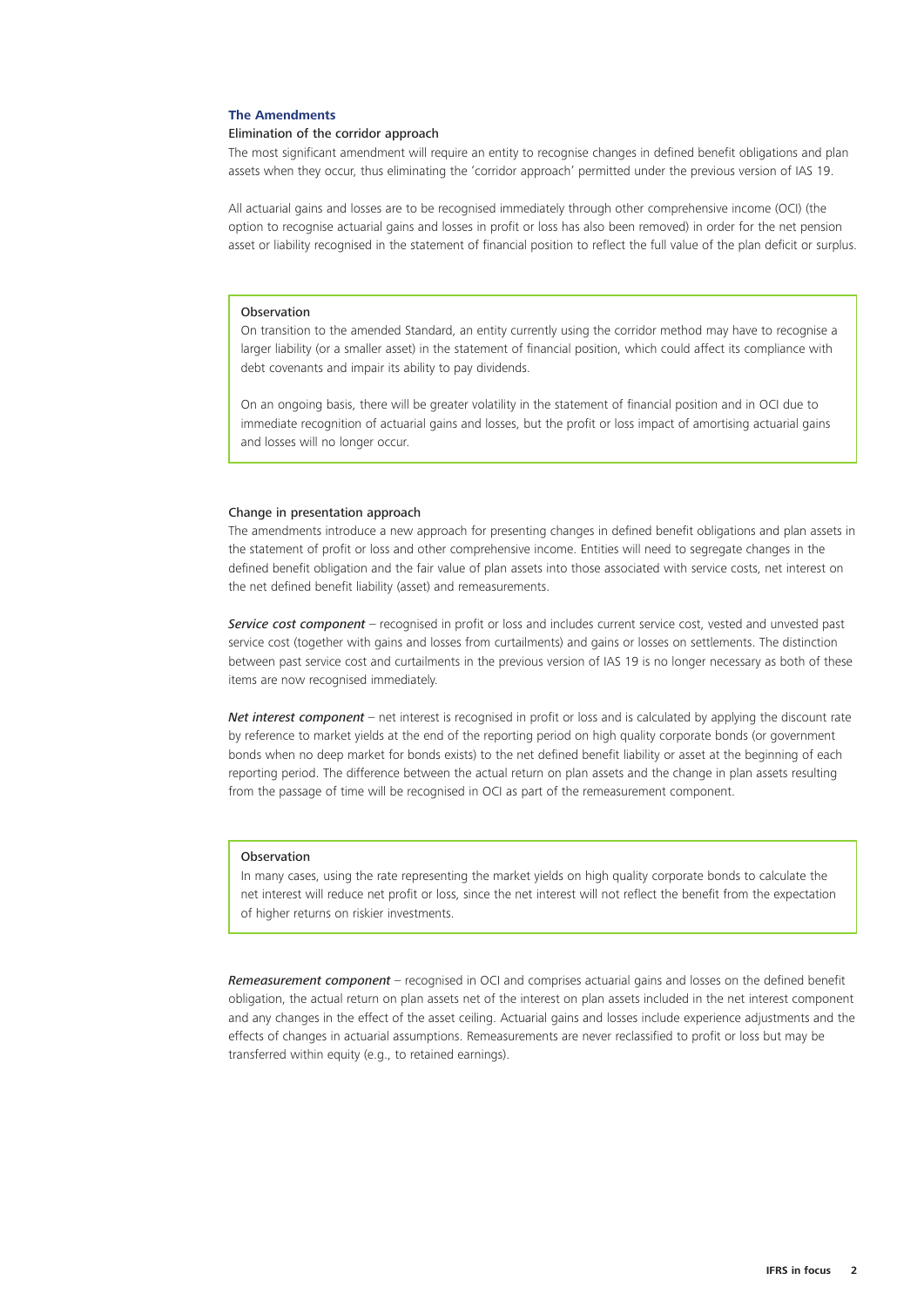#### <span id="page-2-0"></span>Disclosures

The amendments set objectives to improve the understandability and usefulness of disclosures, allowing users of financial statements to evaluate better the financial effect of liabilities and assets arising from defined benefit plans. The objectives are to:

- explain the characteristics and related risks of defined benefit plans;
- identify and explain the amounts in the financial statements; and
- describe how defined benefit plans may affect the future cash flows.

To meet these objectives the amendments require an entity to provide additional disclosures:

- a narrative description of the risks that the entity judges to be significant or unusual (e.g., plan assets are invested primarily in single class of investments where a concentration risk arises);
- actuarial gains and losses arising from changes in demographic assumptions separately from those arising from changes in financial assumptions;
- the fair value of plan assets divided into classes that distinguish the nature and risks of those assets and subdivided into assets that do and do not have a quoted market price;
- significant actuarial assumptions used to determine defined benefit obligations;
- how a reasonably possible change to the significant actuarial assumptions would affect the defined benefit obligation (sensitivity analysis);
- a narrative description of asset-liability matching strategies such as annuities or longevity swaps; and
- the expected contribution for the next annual reporting period and the weighted average duration of the defined benefit obligations.

The amendments also add disclosure requirements on multi-employer defined benefit plans by requiring qualitative information about any agreed deficit or surplus allocation on wind-up of the plan, or the entity's withdrawal from the plan. If an entity accounts for a multi-employer defined benefit plan as if it were a defined contribution plan, disclosures of the level of participation in the plan and the expected contribution for the next reporting period are required.

#### Observation

Judgement will often be required to determine the significant actuarial assumptions to be disclosed, which actuarial assumptions have a material effect if they are changed and what is the range of reasonably possible change for the sensitivity analysis.

#### **Other amendments**

#### Classification of employee benefits

The amendments define short-term employee benefits as employee benefits that are "expected to be settled wholly before twelve months after the end of the annual reporting period" and other long-term benefits as all employee benefits other than short-term employee benefits, post-employment benefits and termination benefits.

#### Observation

The definition of a short-term benefit plan is modified to use "*expected to be settled wholly*" in place of currently used "*due to be settled*" in distinguishing short-term and long-term benefit plans. The modification may result in more plans being classified as long-term employee benefit plans that will need to be measured using actuarial assumptions.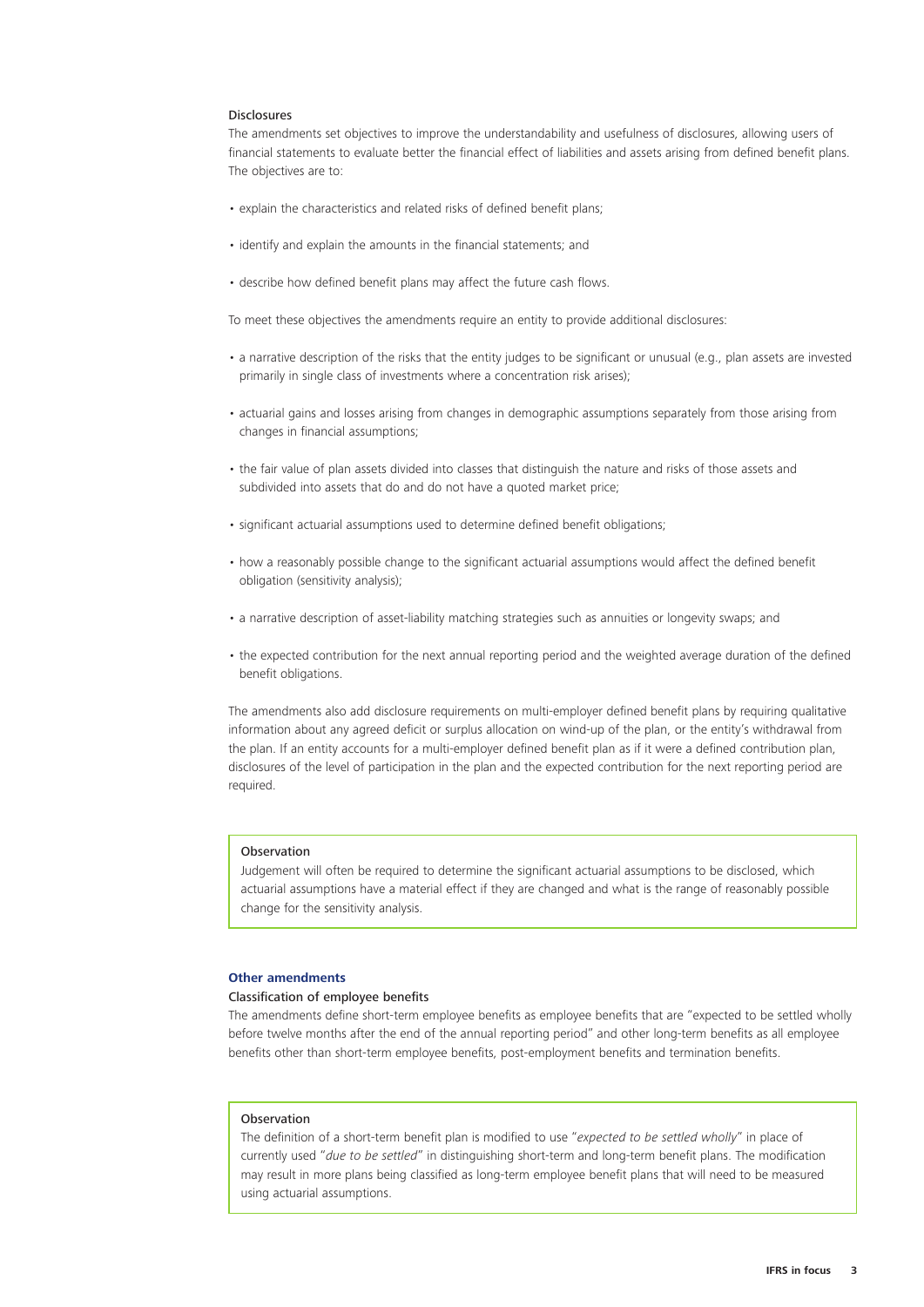#### <span id="page-3-0"></span>Termination benefits

While there is no fundamental change in the definition of a termination benefit, the amendments provide additional guidance to assist in distinguishing between benefits payable in exchange for termination of employment and those payable in exchange for service. For example, if an entity makes an offer to an employee of benefits available for more than a short period, or there is more than a short period between the offer and the expected date of actual termination, the offer is less likely to be deemed a termination benefit.

To align the timing of recognising amounts resulting from plan amendments, curtailments, termination benefits and restructuring, the amendments require that:

- if a plan amendment is linked to a restructuring or termination benefit, the gain or loss should be recognised at the earlier of:
- when the plan amendment or curtailment occurs; and
- when the related restructuring costs or termination benefits are recognised.
- if a termination benefit is linked to a restructuring, the termination benefit should be recognised at the earlier of:
- when the entity can no longer withdraw an offer of the benefits; or
- when the related restructuring costs are recognised under IAS 37 *Provisions, Contingent Liabilities and Contingent Assets*.

All of these amounts are recognised at the same time if they are related to each other.

#### Other changes

The amendments also clarify a number of practical issues. For example, the amendments clarify that a settlement is a "transaction that eliminates all further legal or constructive obligations for part or all of the benefits provided under a defined benefit plan, other than a payment of benefits to, or on behalf of, employees that is set out in the terms of the plan and included in the actuarial assumptions". Therefore, settlements that are recognised in profit or loss are limited to payments that are not in accordance with the terms of the plan. The amendments also clarify that only tax paid by the plan and costs related to the management of the assets are deducted from the return on plan assets.

#### **Effective date and transition**

The amendments are effective for annual periods beginning on or after 1 January 2013. Earlier application is permitted.

Retrospective application is required in accordance with IAS 8 *Accounting Policies, Changes in Accounting Estimates and Errors*, with two exceptions:

- when benefits costs are included in the carrying amount of assets outside the scope of IAS 19 (e.g., inventories), these assets do not need to be adjusted on adoption; and
- in financial statements for periods beginning before 1 January 2014, comparative information does not need to be presented for the disclosures for the sensitivity of the defined benefit obligation.

#### **Appendix – Illustrative example**

An entity whose financial period ends on 31 December has a defined benefit plan. The table below provides information about the plan. Assume there are no actuarial gains or losses in prior periods and no contributions to the plan or benefits paid in 20X2. The average remaining life of the employees participating in the plan is assumed to be 10 years.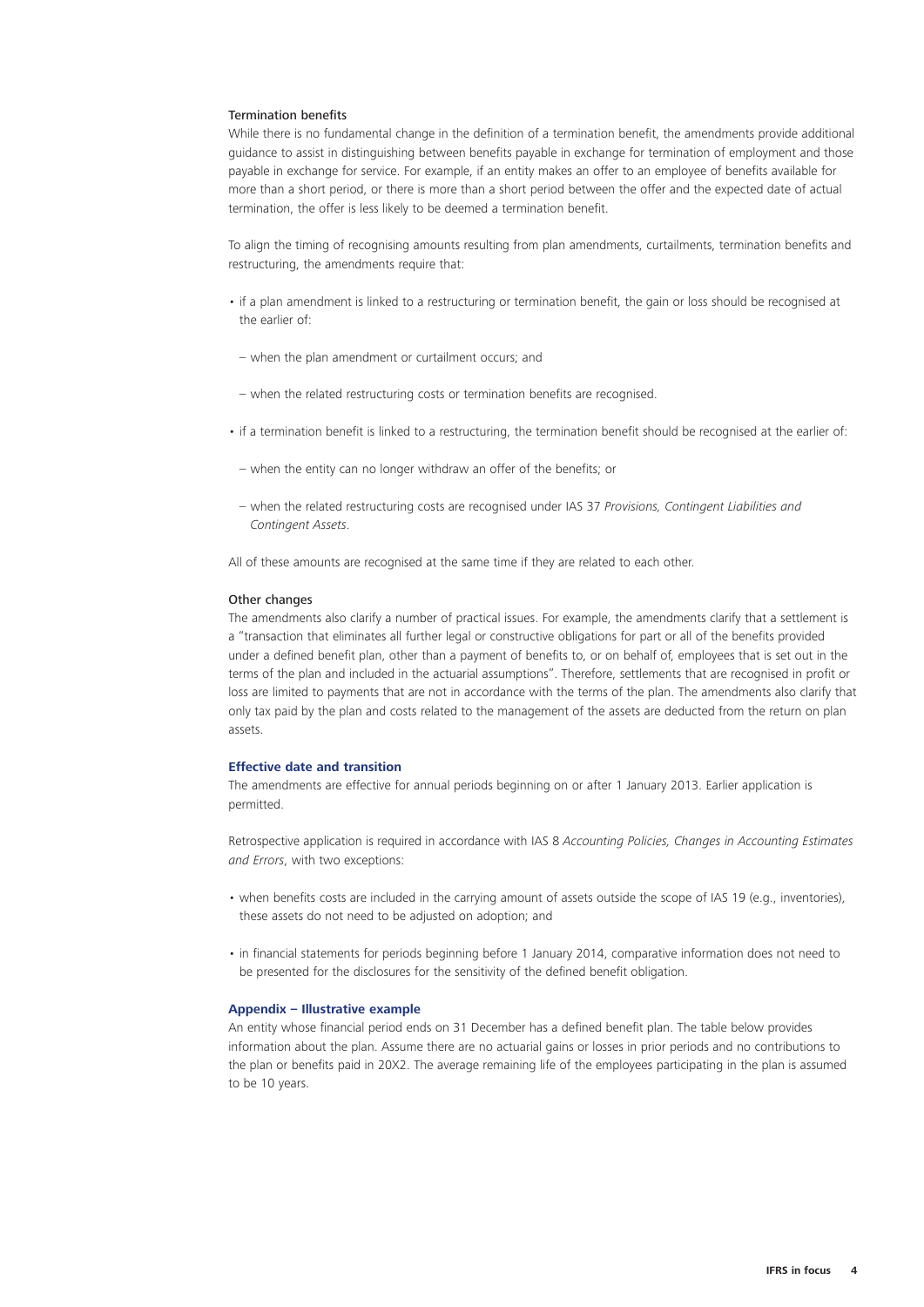|                                                   | 1 January 20X2 | 31 December 20X2 |
|---------------------------------------------------|----------------|------------------|
| Present value of defined benefit obligation       | <b>CU70</b>    | <b>CU105</b>     |
| Fair value of plan assets                         | CU40           | <b>CU45</b>      |
| Net defined benefit liability                     | CU30           | <b>CU60</b>      |
|                                                   |                |                  |
| Service cost                                      | <b>CU15</b>    |                  |
| Discount rate (high quality corporate bond yield) | 2%             |                  |
| Expected rate of return on plan assets            | 4%             |                  |

The following tables compare the effect on the entity's financial statements of applying each of the three accounting policies for recognition of actuarial gains and losses (immediately in profit or loss, immediately in OCI or deferral via the corridor method) under the previous version of IAS 19 with the effect of applying the revised Standard.

#### Statement of financial position at 31 December 20X2

| (in CU)                       | <b>Before the amendments</b> | After the amendments |          |    |
|-------------------------------|------------------------------|----------------------|----------|----|
|                               | P&L                          | oci                  | Corridor |    |
| Net defined benefit liability | 60                           | 60                   | 44.8     | 60 |

Under the corridor approach, the actuarial loss of CU15.2 arising in the period is not recognised in the statement of financial position, but would begin to be recognised on a systematic basis in 20X3.

#### Statement of profit or loss and comprehensive income in 20X2

| (in CU)                           | <b>Before the amendments</b> | After the amendments |                          |      |
|-----------------------------------|------------------------------|----------------------|--------------------------|------|
|                                   | P&L                          | <b>OCI</b>           | <b>Corridor</b>          |      |
| Net defined benefit liability     | 60                           | 60                   | 44.8                     | 60   |
| Service cost                      | 15                           | 15                   | 15                       | 15   |
| Interest cost                     | 1.4                          | 1.4                  | 1.4                      |      |
| Expected return on plan assets    | (1.6)                        | (1.6)                | (1.6)                    |      |
| <b>Net interest</b>               | -                            |                      | -                        | 0.6  |
| <b>Actuarial gains and losses</b> | 15.2                         |                      |                          |      |
| <b>Profit or Loss</b>             | 30                           | 14.8                 | 14.8                     | 15.6 |
| <b>OCI</b>                        | -                            | 15.2                 | $\overline{\phantom{0}}$ | 14.4 |
| Total comprehensive income        | 30                           | 30                   | 14.8                     | 30   |

Under all three options under the previous version of IAS 19, CU15 of service cost, CU1.4 (2% of the CU70 obligation at 1 January 20X2) of interest cost and CU1.6 (4% of the CU40 plan assets at 1 January 20X2) of expected return on plan assets are recognised in profit or loss.

Under the amendments, the expected return on plan assets is no longer recognised. Instead, net interest, calculated to be CU0.6 (2% of the CU30 net defined benefit liability at 1 January 20X2), is recognised in profit or loss along with the service cost. Remeasurements calculated to be CU14.4 (CU18.6 of actuarial losses on the defined benefit obligations less CU4.2 of net return on plan assets) are recognised in OCI.